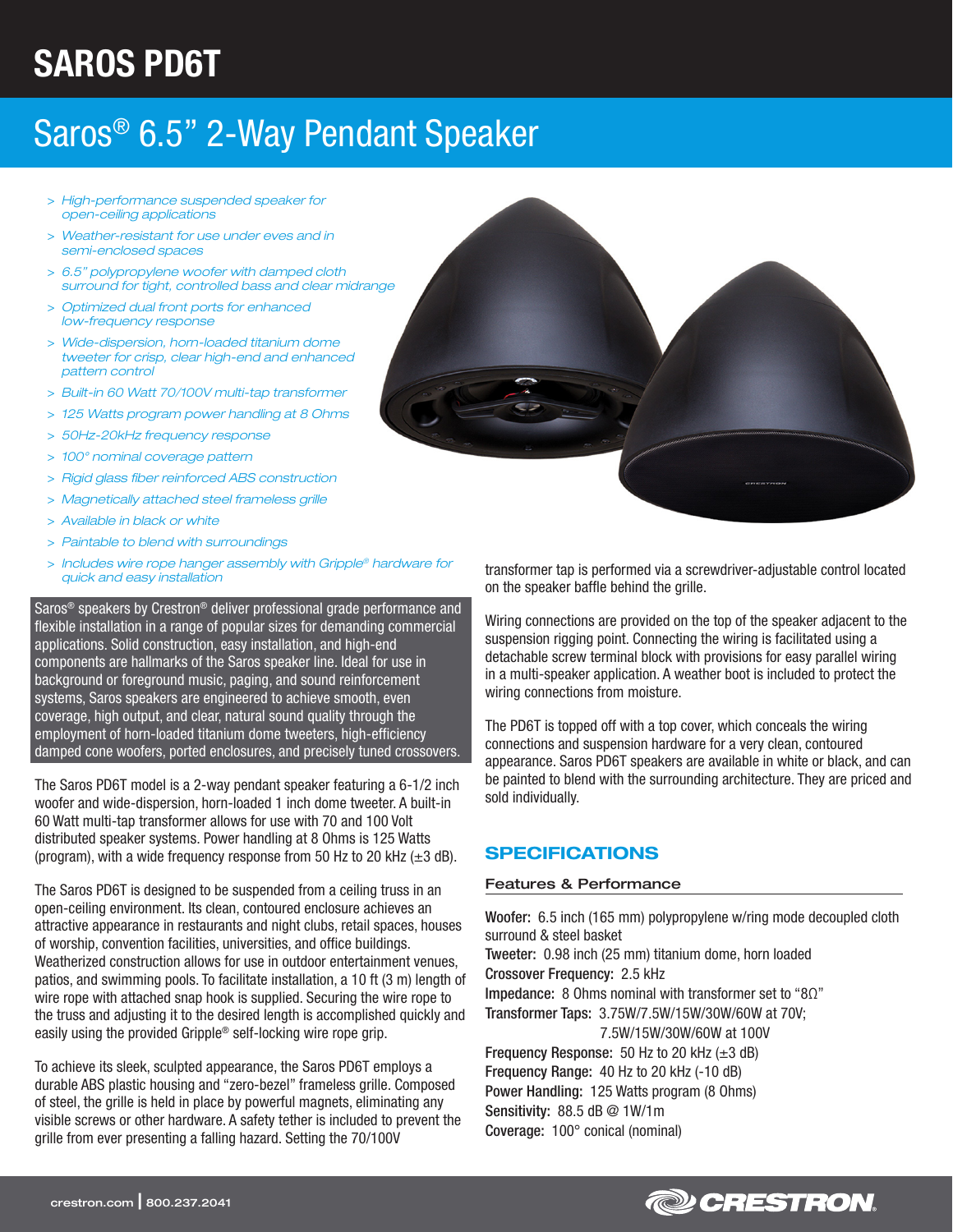## SAROS PD6T Saros<sup>®</sup> 6.5" 2-Way Pendant Speaker

#### **Connections**

Input: (1) 4-pin 5 mm detachable terminal block with screw-down flanges and weather boot; Speaker input with parallel pass-thru; Maximum Wire Size: 12 AWG

#### **Controls**

Transformer Tap: (1) Recessed screwdriver-adjustable rotary switch on baffle;

Used to select 70/100V tap or 8 Ohms (bypass)

#### Environmental

Temperature:  $-2^\circ$  to 120° F ( $-19^\circ$  to 49° C) Humidity: 5% to 95% RH (non-condensing) Splash Resistance: IPx4 rated per IEC 60529

#### **Construction**

Enclosure: Glass fiber reinforced ABS plastic, UL® 94V-0 flame rated, textured finish, paintable, removable top cover

Baffle: Glass fiber reinforced ABS plastic, UL 94V-0 flame rated

Grille: Steel with textured finish, paintable, magnetically-held "zero-bezel" frameless, safety tether

Mounting: Single rigging point beneath top cover for suspension; Gripple® 10 ft (3 m) wire rope (aka, aircraft cable) hanger with attached snap hook and self-locking wire rope grip included

#### **Dimensions**

Height: 10.49 in (267 mm) Width: 11.07 in (282 mm) diameter

#### Weight

9.8 lb (4.5 kg)



SAROS PD6T-W-T (White) SAROS PD6T-B-T (Black)

### MODELS & ACCESSORIES

#### Available Models

SAROS PD6T-B-T-EACH: Saros® 6.5" 2-Way Pendant Speaker, Black Textured, Single Available

SAROS PD6T-W-T-EACH: Saros® 6.5" 2-Way Pendant Speaker, White Textured, Single

#### Available Accessories

SAROS PDS8T: Saros® 8" Pendant Subwoofer

Notes:

Crestron warrants to the original end purchaser that this Crestron Speaker Product, when purchased directly from Crestron or an authorized Crestron Dealer, will be free from defects in material and workmanship for the life of the product except for speaker grills and outdoor rated speakers, which are warranted for five (5) years. Crestron will at its option and expense either repair the defect or replace the Speaker Product with a new or remanufactured Product or a reasonable equivalent. In cases where a new model is substituted, a modification to the mounting surface may be required. If mounting surface modification is required, Crestron assumes no responsibility or liability for such modifications.

This product may be purchased from an authorized Crestron dealer. To find a dealer, please contact the Crestron sales representative for your area. A list of sales representatives is available online at [www.crestron.com/salesreps](http://www.crestron.com/salesreps) or by calling 800-237-2041.

The specific patents that cover Crestron products are listed online at: [patents.crestron.com.](http://patents.crestron.com)

Certain Crestron products contain open source software. For specific information, please visit www.crestron.com/opensource.

Crestron, the Crestron logo, and Saros are either trademarks or registered trademarks of Crestron Electronics, Inc. in the United States and/or other countries. Gripple is either a trademark or registered trademark of Gripple Limited in the United States and/or other countries. UL is either a trademark or registered trademark of UL LLC in the United States and/or other countries. Other trademarks, registered trademarks, and trade names may be used in this document to refer to either the entities claiming the marks and names or their products. Crestron disclaims any proprietary interest in the marks and names of others. Crestron is not responsible for errors in typography or photography. Specifications are subject to change without notice. ©2016 Crestron Electronics, Inc.